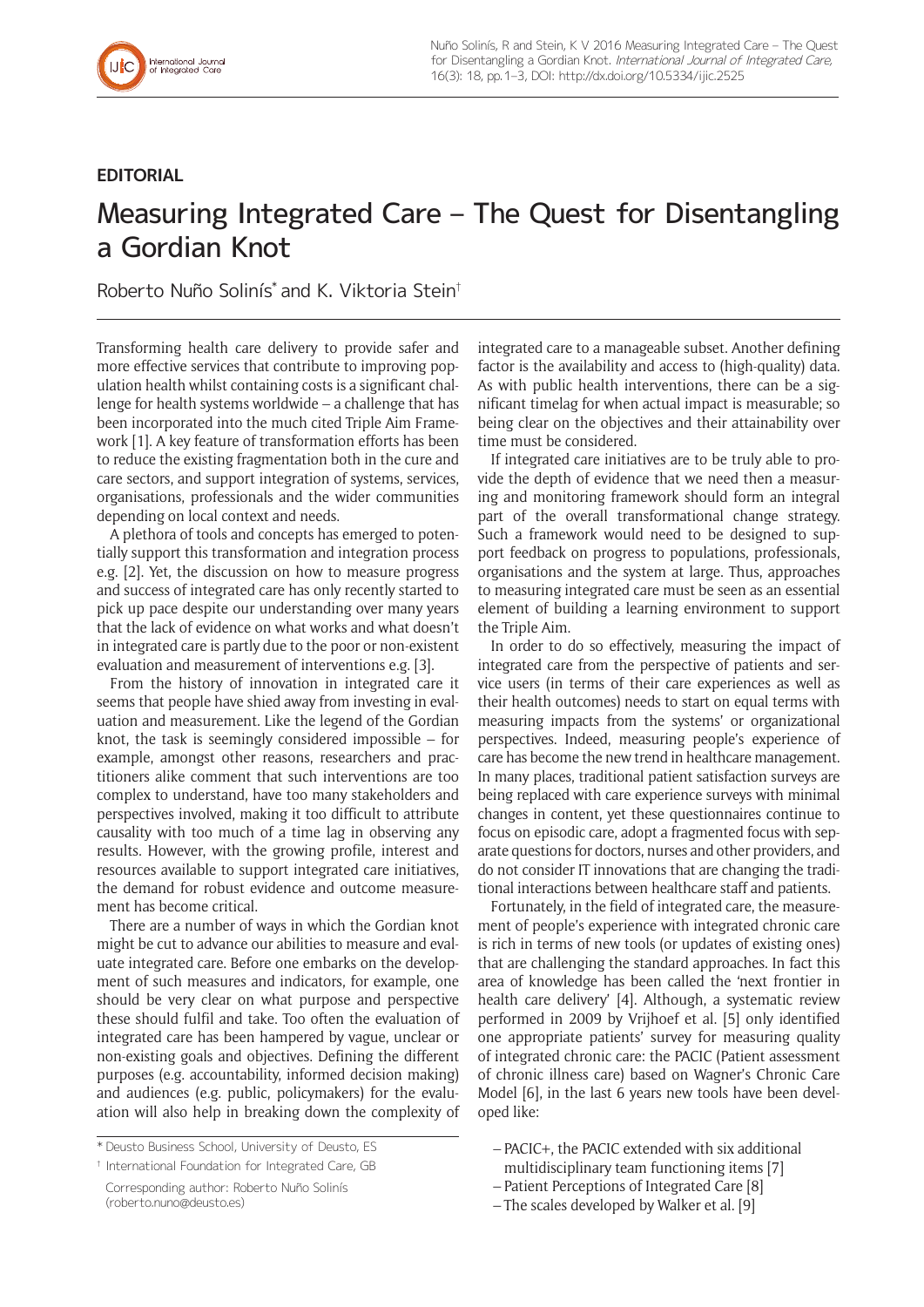Recently published papers in IJIC have also set out the results of new approaches seeking to develop tools for measuring the experience of patients with chronic illness care such as the IEXPAC [10], developed in Spain, or adaptations of existing surveys such as the Dutch validation of the Patient Perceptions of Integrated Care [11].

This growth in care experience measures, instruments and tools tends to confirm the idea that health systems must ask people directly in order to understand their experiences within a "system of care" if they truly want to deliver people-centered care in a seamless and coordinated way. This issue is very important, because in many political agendas integrated care remains a synonym for IT integration, organizational mergers and other structural initiatives without paying enough attention to the outcomes of integration, the patient experience being key.

Although, the relationship between reported care experiences and quality of care is not consistent in the literature, these developing tools are seeking to make the link between care experiences and the quality of key integration processes – for example, intra- and interteam coordination, continuity of care, involvement in decision-making, self-management support, continuity of information, and so on. These co-ordination mechanisms are essential aspects to measure and should be routinely gathered and analysed in systems that are developing care integration strategies.

Measuring integrated care on all levels and taking into account the different perspectives is certainly a complex task but not unattainable. It needs a clear strategy, measurable objectives and outcomes, as well as high-quality data, which are routinely fed back into the system. In order to achieve this, many initiatives are currently underway from the WHO, the OECD, the European Union, and national and regional governments to develop new frameworks and identify indicators. e.g. [2, 12, 13] Currently, these are still based on existing health system performance assessment tools and indicators.

An important next step will thus be to identify the gaps between what is already measured and relevant for integrated care and which aspects of integrated care are not yet mirrored in the measurement. As with all other aspects of integrated care, introducing adequate performance measurement can be a costly undertaking, which needs money, time and expertise specifically allocated to it. Equally, for performance measurement to be effective it needs to be aligned with other levers for system improvement such as financing, accountability arrangements and regulations.

To conclude, and reiterating what has been said before, the development of measuring and monitoring frameworks for integrated care is essential and must be part of a care system's overall improvement or transformational change strategy. This implies fresh thinking on traditional approaches to health systems performance. As with the legend of the Gordian knot, seemingly intractable problems like measuring integrated care will only be solved by 'thinking outside the box'.

## **Competing Interests**

The authors declare that they have no competing interests.

## **References**

- 1. **Berwick, DM, Nolan, TW** and **Whittington, J.** The Triple Aim: Care, health, and cost. *Health Affairs* 2008; 27: 759–69. DOI: [http://dx.doi.org/10.1377/](http://dx.doi.org/10.1377/hlthaff.27.3.759) [hlthaff.27.3.759](http://dx.doi.org/10.1377/hlthaff.27.3.759)
- 2. **WHO Regional Office for Europe** *Lessons from transforming health services delivery: compendium of initiatives in the WHO European Region.* Copenhagen 2016.
- 3. **Nolte, E** and **Pitchforth, E.** *Policy Summary 11. What is the evidence on the economic impacts of integrated care?* WHO Regional Office for Europe, Copenhagen 2014.
- 4. **Singer, Sara, J,** et al. "Defining and measuring integrated patient care: promoting the next frontier in health care delivery." *Medical Care Research and Review 68.1* 2011: 112–127. DOI: [http://dx.doi.](http://dx.doi.org/10.1177/1077558710371485) [org/10.1177/1077558710371485](http://dx.doi.org/10.1177/1077558710371485)
- 5. **Vrijhoef, HJ, Berbee, R, Wagner, EH** and **Steuten, LM.** Quality of integrated chronic care measured by patient survey: identification, selection and application of most appropriate instruments. *Health Expect*  2009; 12: 417–29.
- 6. **Glasgow, RE, Wagner, EH, Schaefer, J, Mahoney, LD, Reid, RJ** and **Greene, SM.** Development and validation of the Patient Assessment of Chronic Illness Care (PACIC). *Med Care* 2005; 43: 436–44.
- 7. **Drewes, HW, de Jong-van Til, JT, Struijs, JN, Baan, CA, Tekle, FB, Meijboom, BR** and **Westert, GP.** Measuring chronic care management experience of patients with diabetes: PACIC and PACIC+ validation. *Int J Integr Care*. 2012 Oct 1; 12: e194.
- 8. **Singer, SJ, Friedberg, MW, Kiang, MV,** et al., "Development and validation of the Patient Perceptions of Integrated Care Survey." *Medical Care Research and Review*. 2012; 70: 143–64.
- 9. **Walker, K, Stewart, A** and **Grumbach, K.** Development of a survey instrument to measure patient experience of integrated care. *BMC Health Services Research* 2016, 16: 193 (1 June 2016).
- 10. **Nuño-Solinís, Mira JJ, Guilabert-Mora M, Solas-Gaspar, O, Fernández-Cano, P, González-Mestre, MA, Contel, JC, del Río-Cámara, M.** Development and Validation of an Instrument for Assessing Patient Experience of Chronic Illness Care. DOI: http://doi. org/10.5334/ijic.2443
- 11. **Tietschert, MV, Angeli, F, van Raak, AJA, Singer, SJ, Ruwaard, D.** Translating the Patient Perception of Integrated Care Survey to Measure Integrated Care in the Netherlands: Combining Equivalence and Contextualization Approaches for Optimal Results. *International Journal of Integrated Care*. 2016; 16(3): 11. DOI:<http://doi.org/10.5334/ijic.2022>
- 12. DG SANTE Minutes of the 6<sup>th</sup> Meeting of the Expert Group on Health Systems Performance Assessment. 7